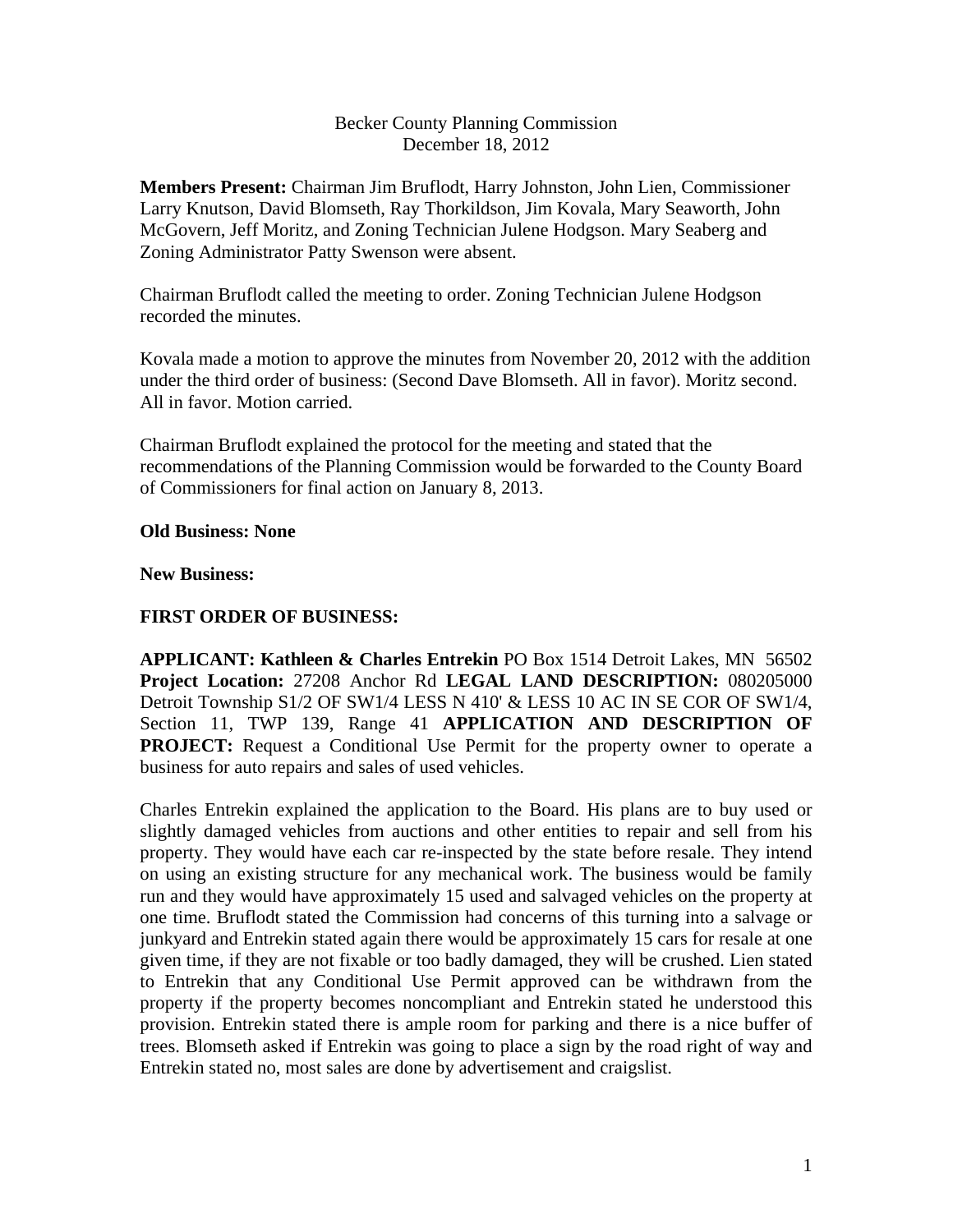No one spoke in favor or in opposition to the application. Hodgson read a letter from Pelican River Watershed Administrator Tera Guetter stating the Disrict plans on making road improvements and they will try to keep access disruption to a minimum, but the owners should be aware of this situation and make plans accordingly. The District has flowage easements on the property and there are no building setbacks from the easement area. The District questioned if the Township had any specifications/requirements for width/turning/weight issues for a commercial run business off of a township road. They recommended a condition be attached to any approval that the driveway/access be brought up to any applicable road access standards. At this time, testimony was closed and discussion was held.

Knutson asked Hodgson if the Township had been notified of the request and Hodgson stated the Township had been notified and they did not contact the Zoning Office with any comments or concerns. Blomseth noted he lives in the area and he sees no issues, there has not been any junk on the property in the past and the area is well buffered.

There was no further discussion by the Commission.

**MOTION: Kovala made the motion to approve a Conditional Use Permit as submitted for the property owner to operate a business for auto repairs and sales of used vehicles. Blomseth second. All in favor. Motion carried.** 

## **SECOND ORDER OF BUSINESS:**

**APPLICANT: G. Thomas & Sally F Nelson** PO Box 310 Twin Valley, MN 56584 **Project Location:** 39642 Bald Eagle Haven Rd **LEGAL LAND DESCRIPTION:** 090485000 Eagle View Township Tulaby Lake Lot Ten (10), Block Number One (1), BALD EAGLE HAVEN, Section 02, TWP 142, Range 39 **APPLICATION AND DESCRIPTION OF PROJECT:** Request an after the fact Conditional Use Permit to replace an existing retaining wall with expansion.

Thomas Nelson and Jason Link explained the application to the Board. Nelson purchased the undeveloped lot in 1980. Nelson constructed the previous retaining wall in 1982 out of railroad ties. The area was contoured/cut out of the shore like a horseshoe for parking purposes for a sailboat and there were stairs leading to the dock. After a few years the railroad ties were replaced, then replaced again with new material in 1995. Due to ice heaves and again the railroad ties deteriorating, the area was replaced with blocks and an extended area was constructed. The entire area was from an engineered plan and the extended area was created to avoid the drop off to the water, unsafe conditions when the grass was wet/slippery and the existing erosion along the shoreline.

Link explained the engineered plan and the construction of the retaining wall area. Link noted the natural drainage down the hill toward the shore area was causing erosion before entering the lake. Link stated they felt this was the least amount of work that could be done to fix the problem and there was no other alternative. Link felt riprap would have been an unrealistic longterm solution and the wall will help to prevent ice damage and the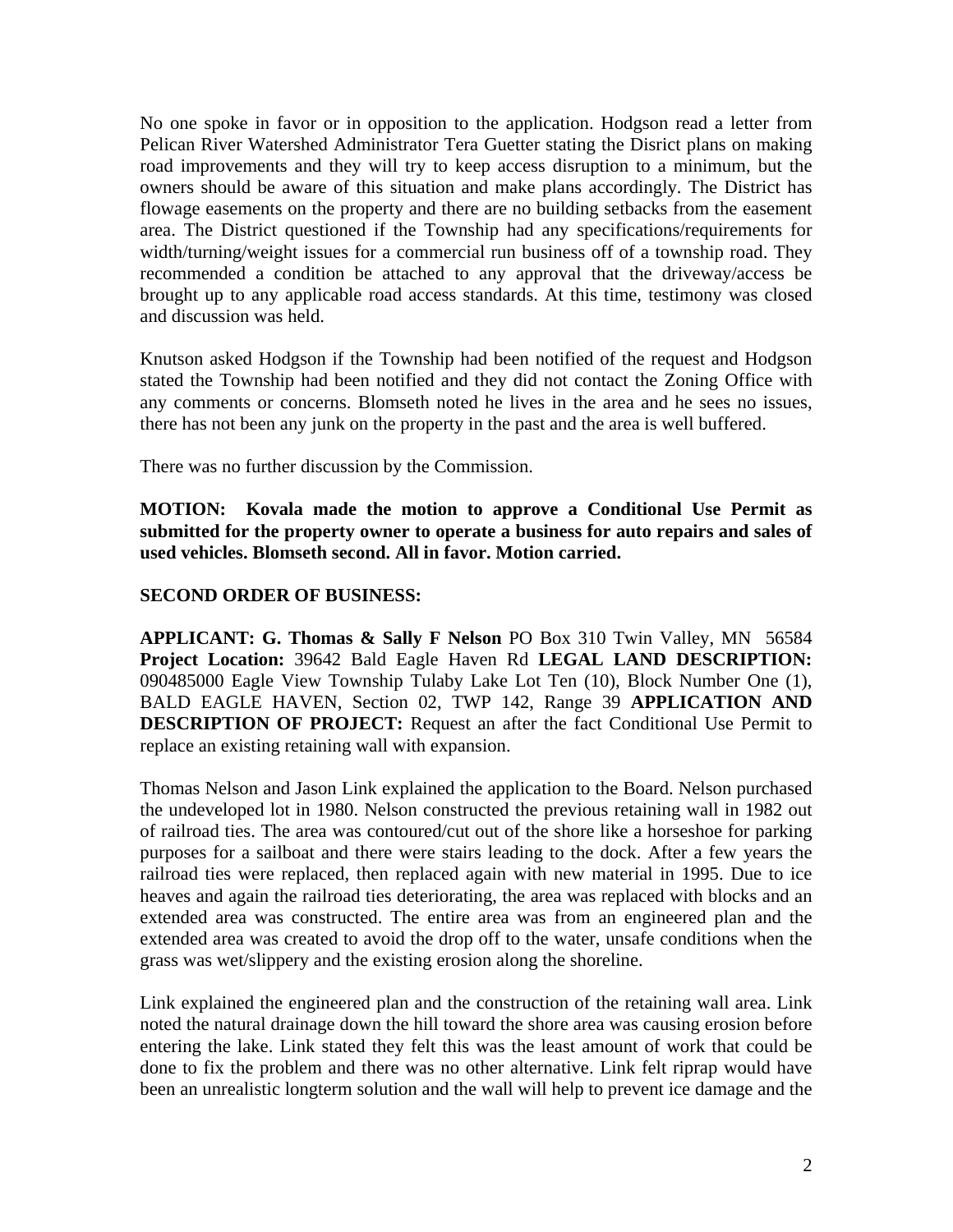raised area behind the wall will filter any water runoff before going into the lake. Link stated materials used should last for years.

Nelson apologized to the Commission stating he did not think he needed a permit for replacing the wall that had been there for years and didn't realize there was such strict regulations for the shoreline area. He felt he beautified the area and the wall will help with erosion and future ice damage. Bruflodt asked Link why he did not think rip rap was a feasible option for the property to which Link stated it would have required fill in the triangle area to slope the area for rip rap and if it rained the loose soil would go into the lake. Link noted Nelson has the north shoreline of property rip rapped and that the area needs to be re-established eventually.

Kovala read the criteria of Chapter 6 Section 8 and stated he would disagree that the work conducted was the minimum necessary to control the erosion and that there was no other alternative. Kovala noted Nelson purchased the property undeveloped and that he created the cut out area so the problem was created by the landowner. Kovala continued to note the pictures on file show a previous slight slope down to the waters edge with little erosion present. Kovala stated that Nelson had to have taken a lot of material out to cut back the property to create the drop-off area to the sand before the water. Nelson stated he only did the area that addressed his concerns. Kovala stated the owners could have constructed a berm along the shoreline to help control the stormwater runoff to the lake and installed riprap.

Bruflodt agreed the owner created the problem when they dug out the first area and now continued the problem that could have been remedied by a berm and riprap. Bruflodt noted that cutting back further into the property has added to the original problem. Nelson stated he thought it would have caused more of an eventual erosion and ice pushup problem if they wouldn't have moved back further into the property. Lien noted that all the criteria of this section of the Ordinance must be met, all or none, and he disagrees that no other alternative is feasible.

No one spoke in favor or in opposition to the application. Hodgson read written correspondence from Brenda Moen and LaRae Rosenfeldt in support of the application. At this time, testimony was closed and further discussion was held.

Knutson asked the Commission if this request had come before the Board before the property was developed, would the Board have allowed the request, to which the majority stated no.

Moritz noted that the request is after the fact but that does not mean the Board can allow more now than they would have if the request would have came in front of the Board before it was constructed, he again read Section 8 A. and B. and stated this is not appropriate to allow.